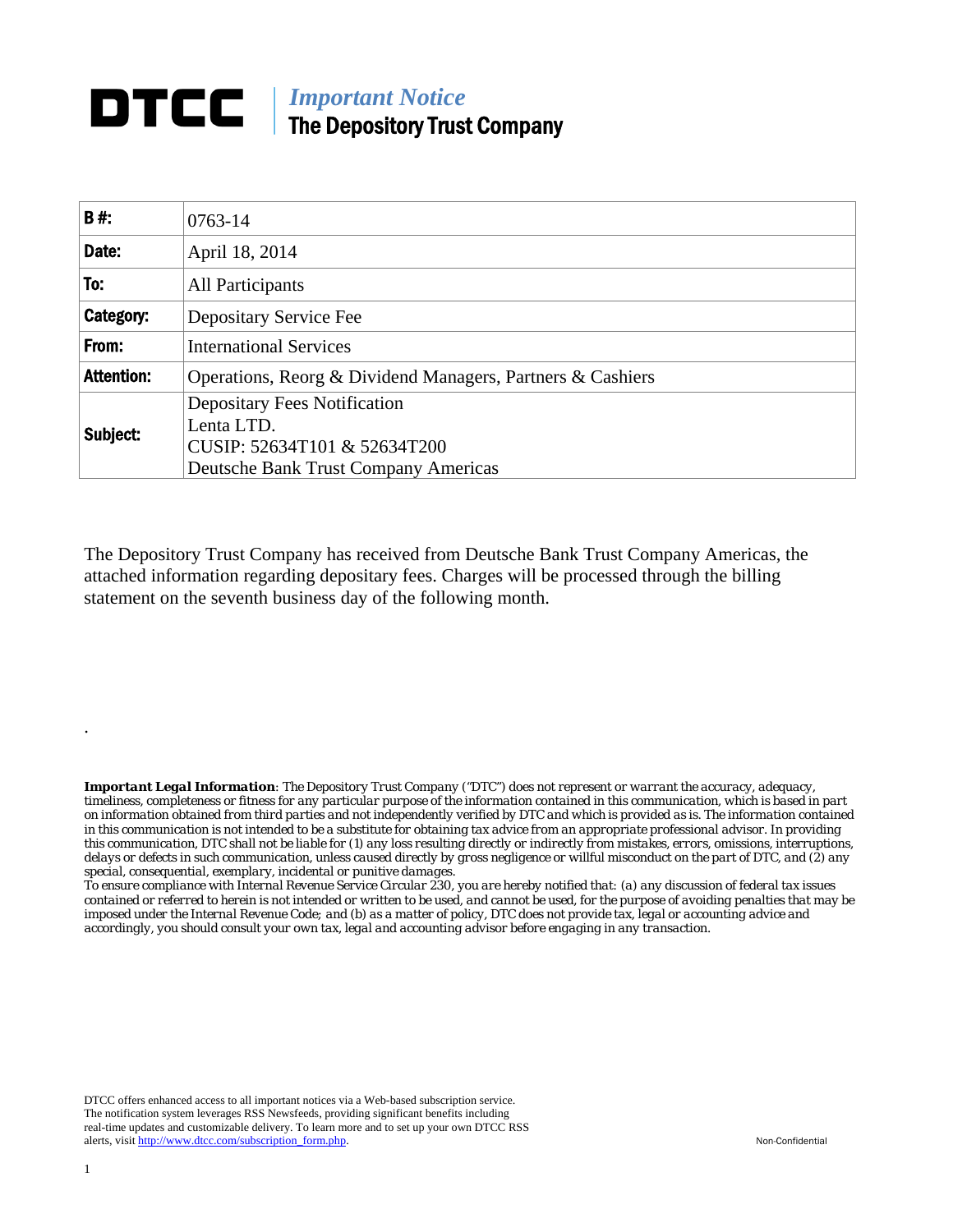Deutsche Bank Luxembourg S.A.

## *DEPOSITARY RECEIPTS*

To: Holders of Rule 144A and Regulation S Global Depositary Receipts (GDRs) issued in respect of ordinary shares of Lenta Ltd.

| 144A Cusip: 52634T101   | Reg S Cusip: 52634T200   |
|-------------------------|--------------------------|
| 144A ISIN: US52634T1016 | Reg S ISIN: US52634T2006 |

We refer to provisions of the Deposit Agreement (the "Deposit Agreement") dated February 28, 2014 between Lenta Ltd. and Deutsche Bank Luxembourg S.A., as depositary (the "Depositary").

Pursuant to the provisions of Condition 16 of the Deposit Agreement, the Depositary shall be entitled to charge and receive for the operation and maintenance costs associated with the administration of the GDRs an annual fee of U.S.\$0.03 per GDR. Please be advised that the Depositary announces that it has established May 19, 2014 as the record date for determining the persons and/or entities responsible to the Depositary for such annual fee of US\$0.03 per outstanding GDR.

In connection therewith, the Depositary will instruct The Depository Trust Company (DTC) to charge the accounts of each of their respective participants holding Lenta Ltd. Rule 144A GDRs (or interests therein) and Euroclear and Clearstream to debit the accounts of each of their respective participants holding Regulations S GDRs (or interests therein), in each case for the amounts owing. DTC, Euroclear and Clearstream participants should debit the accounts of their respective beneficial owner clients as of the May 19, 2014 record date for the amounts owing in connection herewith.

 Deutsche Bank Luxembourg S.A. As Depositary April 18, 2014